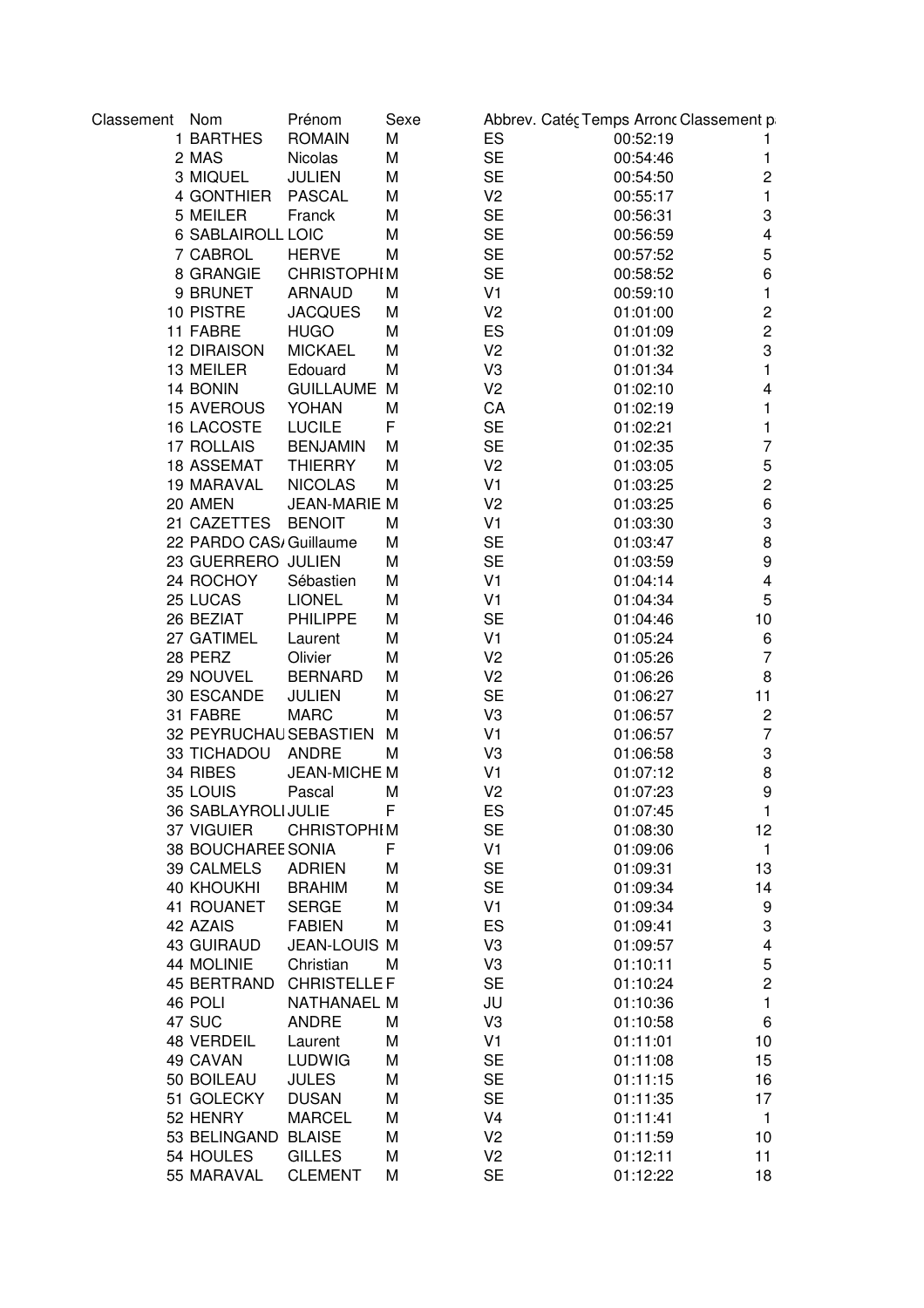|  | 56 BONNAFOUS Arthur    |                         | М   | CA             | 01:12:22 | $\overline{c}$            |
|--|------------------------|-------------------------|-----|----------------|----------|---------------------------|
|  | 57 LEPINE              | Patrice                 | M   | V <sub>2</sub> | 01:12:40 | 12                        |
|  | 58 BLANC               | <b>CLAUDIE</b>          | F   | V <sub>1</sub> | 01:12:49 | $\overline{c}$            |
|  | 59 MARTIN              | Sébastien               | M   | <b>SE</b>      | 01:12:54 | 19                        |
|  | 60 CATHALA             | <b>SAMUEL</b>           | M   | <b>SE</b>      | 01:13:05 | 20                        |
|  | 61 VASSAL              | <b>MARIE-HELE F</b>     |     | V <sub>1</sub> | 01:13:09 | $\ensuremath{\mathsf{3}}$ |
|  | 62 VASSAL              | <b>ERIC</b>             | M   | V <sub>1</sub> | 01:13:22 | 11                        |
|  | 63 PILARD              | <b>PASCAL</b>           | M   | V <sub>2</sub> | 01:13:30 | 13                        |
|  | 64 BRUNIQUEL VINCENT   |                         | M   | V <sub>1</sub> | 01:13:39 | 12                        |
|  | 65 MAILHE              | <b>FREDERIC MM</b>      |     | V <sub>1</sub> | 01:13:47 | 13                        |
|  | 66 GARCIA              | <b>PHILIPPE</b>         | M   | V <sub>1</sub> | 01:14:02 | 14                        |
|  | 67 ARNAUD              | <b>JEAN-BAPTISM</b>     |     | <b>SE</b>      | 01:14:31 | 21                        |
|  | 68 RIOU                | ANGELIQUE F             |     | V <sub>1</sub> | 01:14:53 | 4                         |
|  | 69 BOUTOT              | <b>JACQUES</b>          | M   | V <sub>2</sub> | 01:14:53 | 14                        |
|  | 70 COSTUN              | <b>CEDRIC</b>           | M   | <b>SE</b>      | 01:15:22 | 22                        |
|  | 71 LAGRAVE             | Claire                  | F   | <b>SE</b>      | 01:15:35 | 3                         |
|  | 72 VASSAL              | <b>SERGE</b>            | M   | V <sub>2</sub> | 01:16:07 | 15                        |
|  | 73 BERRY               | <b>CYRIL</b>            | M   | V <sub>2</sub> | 01:16:26 | 16                        |
|  | 74 SABLAYROLIOLIVIER   |                         | M   | <b>SE</b>      | 01:16:27 | 23                        |
|  | 75 MONTANNIE Patrick   |                         | M   | V <sub>2</sub> | 01:17:02 | 17                        |
|  | 76 AMEN                | <b>SYLVAIN</b>          | M   | V <sub>2</sub> | 01:17:36 | 18                        |
|  | 77 CALAMOTE            | <b>ANTOINE</b>          | M   | V3             | 01:18:02 | $\overline{7}$            |
|  | 78 RUIZ                | <b>NATHALIE</b>         | F   | V <sub>2</sub> | 01:18:42 | $\mathbf{1}$              |
|  | 79 BONNAFOUS THOMAS    |                         | M   | <b>SE</b>      | 01:18:42 | 24                        |
|  | 80 MONTAGNE MARC       |                         | M   | V3             | 01:18:42 | 8                         |
|  | 81 DEFER               | Jérome                  | M   | V <sub>2</sub> | 01:18:42 | 19                        |
|  |                        | 82 DOMERGUE FRANCOISE F |     | V <sub>2</sub> | 01:18:57 | $\overline{c}$            |
|  | 83 CATHALA             | <b>FABIEN</b>           | M   | <b>SE</b>      | 01:19:32 | 25                        |
|  | 84 HOUSSET             | <b>JACQUES</b>          | M   | V <sub>4</sub> | 01:20:22 | $\overline{c}$            |
|  | 85 DUBEC               | <b>DANIEL</b>           | M   | V <sub>2</sub> | 01:21:01 | 20                        |
|  | 86 ABAD                | Christian               | M   | V <sub>1</sub> | 01:21:03 | 15                        |
|  | 87 SALVAN              | <b>MATHILDE</b>         | F   | <b>SE</b>      | 01:21:38 | 4                         |
|  | <b>88 MATINIER</b>     | <b>NATHALIE</b>         | F   | <b>SE</b>      | 01:21:38 | $\mathbf 5$               |
|  | <b>89 GIL</b>          | <b>DOMINIQUE</b>        | F   | V <sub>2</sub> | 01:22:09 | 3                         |
|  | 90 BLATTES             | <b>MORGAN</b>           | M   | <b>SE</b>      | 01:23:08 | 26                        |
|  | 91 PUECH               | <b>LUCILE</b>           | F   | <b>SE</b>      | 01:24:06 | 6                         |
|  | 92 METLAINE            | <b>MOULOUD</b>          | M   | V1             | 01:24:17 | 16                        |
|  | 93 BESOMBES            | <b>FLORENCE</b>         | F   | V <sub>1</sub> | 01:25:48 | 5                         |
|  | 94 LEPINE              | Marie-Françoi F         |     | V <sub>2</sub> | 01:26:28 | 4                         |
|  | 95 CARAYON             | <b>LAURENCE</b>         | - F | V <sub>1</sub> | 01:26:57 | 6                         |
|  | 96 VALLES              | STEPHANIE F             |     | V <sub>1</sub> | 01:26:57 | $\overline{7}$            |
|  | 97 BOUISSET            | <b>PATRICK</b>          | M   | V3             | 01:32:03 | 9                         |
|  | 98 PEIRANO-MC SOPHIE   |                         | F   | V1             | 01:32:10 | 8                         |
|  | 99 MIRAOUI             | <b>MARJORIE</b>         | F   | <b>SE</b>      | 01:36:49 | $\overline{7}$            |
|  | 100 STOECKLIN Cendrine |                         | F   | <b>SE</b>      | 01:37:38 | 8                         |
|  | 101 GRANIZO            | <b>MICHEL</b>           | M   | V <sub>5</sub> | 01:41:45 | 1                         |
|  |                        |                         |     |                |          |                           |